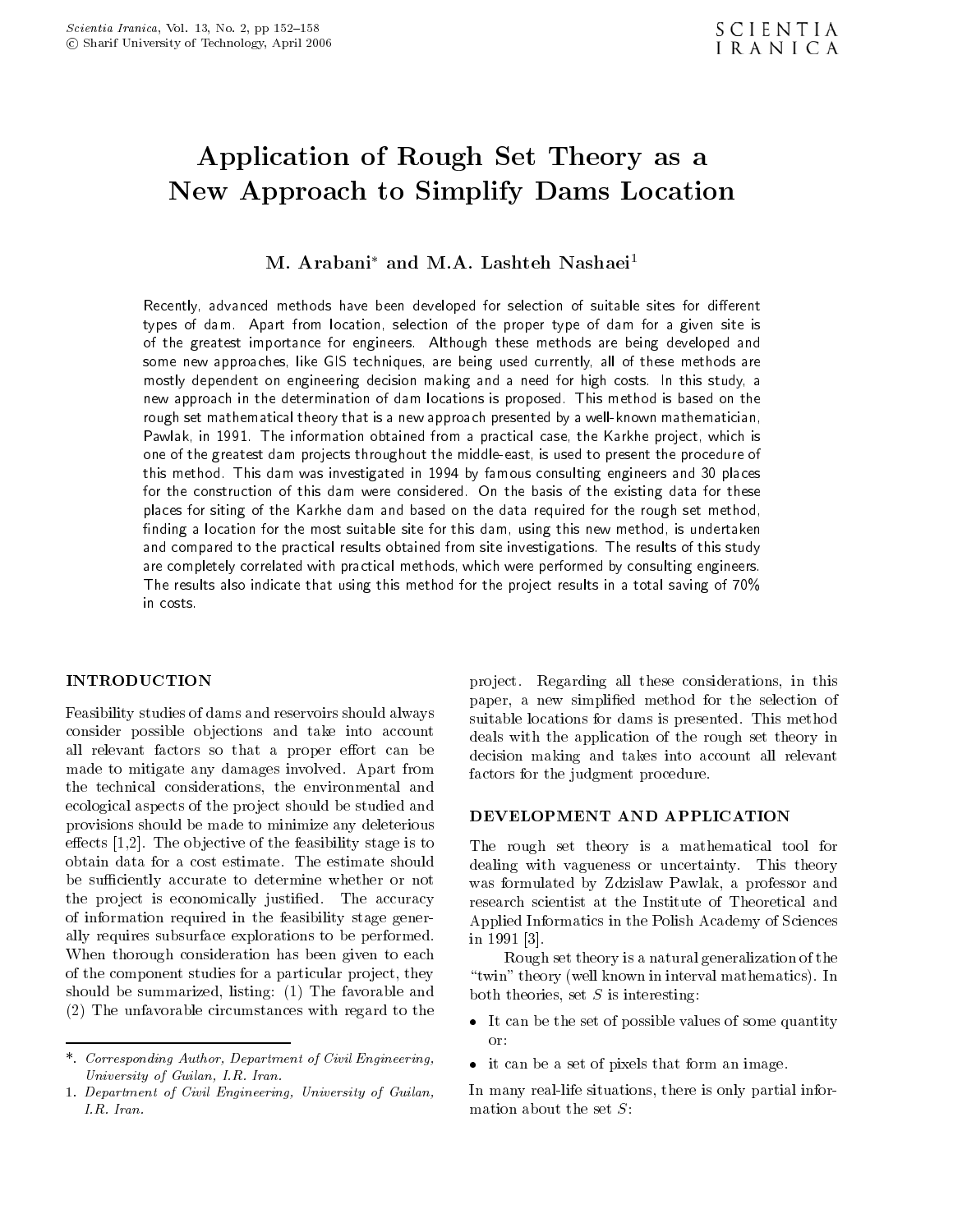- For some points, it is known for sure that  $s$  belongs to the set  $S$ ;
- $\frac{1}{2}$  for some other points, it is known for sure that sure that sure that sure that sure that sure that such that such that such that such that such that such that such that such that such that such that such that su
- $\frac{1}{2}$  belongs to the (unknown) set S.

In this case, the only information known about set S is that it is "in between" the set,  $L$ , of all points that definitely belong to  $S$  and the set,  $U$ , of all points that may belong to  $S$  (i.e., about which it is not known for sure whether or not they belong to  $S$ : L is a subset of  $S$  and  $S$  is a subset of  $U$ . In other words, the available information about the (unknown) set,  $s$ , can be represented by a pair of sets,  $L$  and  $U$ , such that L is a subset of  $U$  [4].

When both lower and upper approximation sets,  $L$  and  $U$ , are intervals, one gets a twin. In knowledge representation, it is natural to consider more general sets defined by properties. Namely, if the only information that one has about the elements, s, consist of the values of *n* basic properties  $P_1(s), \cdots, P_n(s)$ , then, the approximation requires definition. In mathematical terms, the set algebra generated by the sets  $S_i$  = sets and which is closed under union, intersection and show complement) is considered and pairs,  $L$  and  $U$ , of elements from this algebra are taken. Such <sup>a</sup> pair is called a rough set [3].

Rough set theory has the attention of researchers and theoreticians worldwide and has been successfully applied in fields ranging from medicine to finance [5]. It is to be noted that rough set theory is not, basically, a MCDM method and is different in concept. This method uses the definition of mathematical sets and subsets in analyzing procedures.

## UTILIZATION OF ROUGH SET THEORY IN DECISION MAKING FOR DAM SITE LOCATION

Firstly, to be able to make use of the rough-set theory to detect effective parameters in relation to dam location, the germane data and information have to be gathered and provided. In this study, the mentioned information has been prepared and collected from <sup>a</sup> practical case, the Karkhe project, which is one of the greatest dam projects in the middle-east. This dam is located in the southern part of Iran, which was investigated in <sup>1994</sup> by famous consulting engineers and <sup>30</sup> sites were considered for construction of this dam [6]. The above information was gleaned by experts in accordance with the diagnostic method prepared by twenty experts in dam construction. Removing indistinctive conditional attributes in the diagnostic method, the author constructed Table <sup>1</sup> with <sup>12</sup> conditional attributes, such as (a) Quantity of river discharge; (b) Quality of river discharge and (c) Sedimentation of river. Then, the collected data becomes categorized as a table in which each row reflects the specifications of a particular location. Each column of the mentioned table indicates one of the characteristics considered for the location and the last column shows the suitability of that location for dam construction.

Secondly, to utilize the rough-set theory and analyze the information placed in the mentioned table, it is required to classify the information. So, each conditional attribute is provided with 4 classes, which show high, medium, low and no severity and the decision parameter (attribute) is classied by three levels, which describe high, medium and low suitability conditions,  $H, M$  and  $L$ . Consequently, by defining the specied levels and allocating <sup>a</sup> digit code to each defined attribute in the rows of the table, the classication of all attributes has been undertaken.

Table 2 shows the class numbers of conditional attributes and danger levels for 30 locations diagnosed by example. For example, location  $S_1$  is classified into class number <sup>1</sup> of conditional attribute (a) and class number 2 of conditional attribute (b) and its severity level is diagnosed as " $H$ ". In other words, this table shows the relation between the class numbers of the conditional attributes of each location and its decision level or decision attribute. Such relations and such <sup>a</sup> table are called "decision rules" and "a decision table", respectively [7].

#### Determination of Minimal Decision Algorithm

 $\frac{U-T}{U}$  which were classified into one and the same class under Primarily, it is necessary to check whether the decision levels are compatible with 12 conditional attributes in Table 2, which shows the summary of diagnostic results by experts. The decision rules of all the locations were examined to find non-deterministic rules; i.e., locations every conditional attribute but were assigned different decision levels.

> Non-deterministic rules were not found in Table 2 and, hence, the decision level proved subordinate to conditional attributes. If non-deterministic rules are found in such <sup>a</sup> decision table, it means that the number of conditional attributes in the decision table is not sufficient and new conditional attributes have to be added to existing ones. In the process of extracting a minimal decision algorithm, it is necessary, for the time being, to use trial and error to rectify non-deterministic rules, if any, and make <sup>a</sup> decision table free from contradictions.

> Alternatively, the locations,  $L_3$ ,  $L_{13}$ ,  $L_6$ ,  $L_{18}$ ,  $L_{10}$ ,  $L_{15}$ ,  $L_{11}$  and  $L_{24}$  were governed by one and the same rule. In such a case, it suffices to remove one location and consider only the other. Accordingly, the locations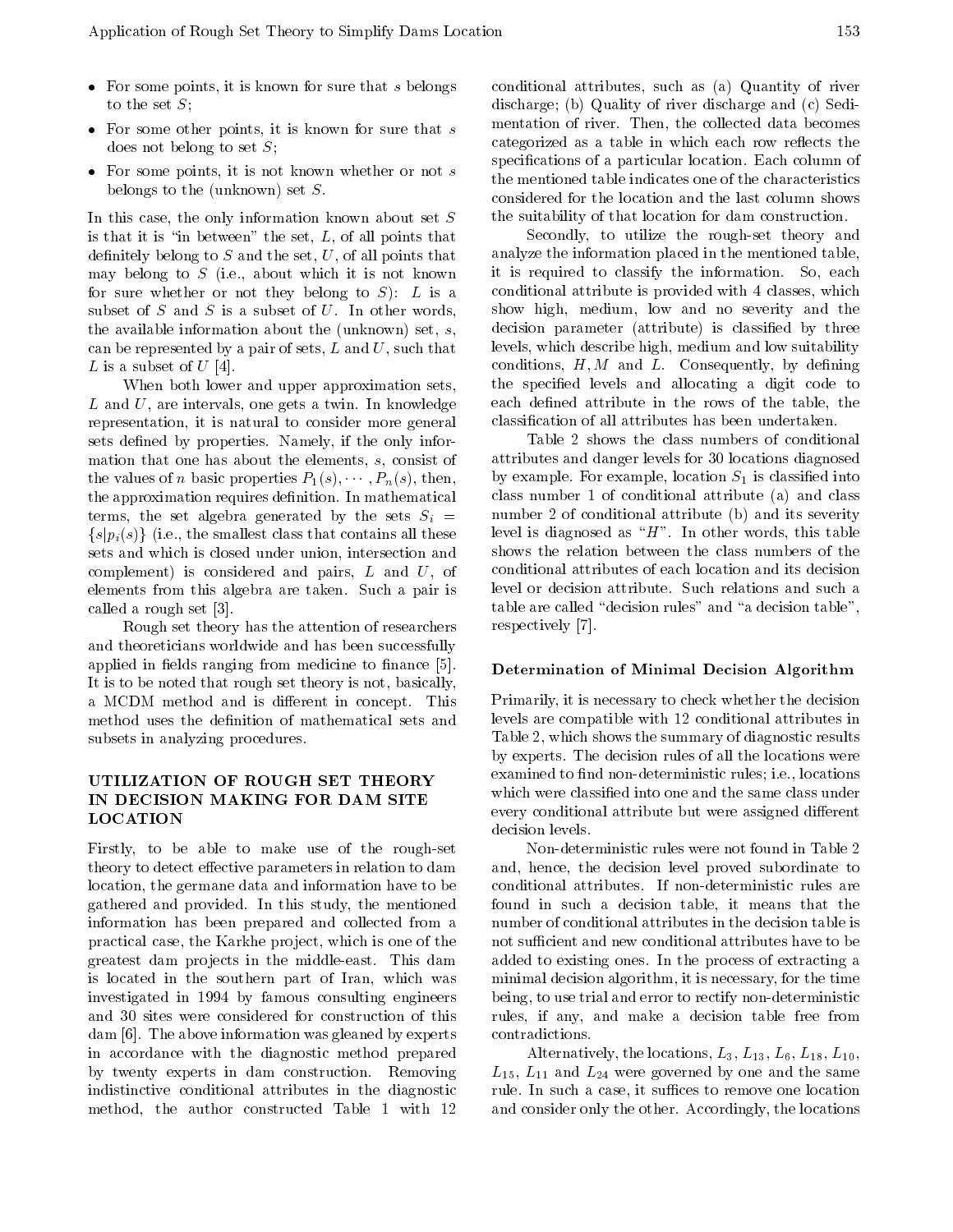| Conditional             | Classification                                                             | Decision         |
|-------------------------|----------------------------------------------------------------------------|------------------|
| Attributes              | of Individual Situations                                                   | Levels           |
|                         | 1- Flood in all seasons                                                    | Н                |
| (a) Quantity of river   | 2- Flood during winter                                                     | М                |
| discharge               | 3- Normal base-discharged river                                            | L                |
|                         | 4- Drought during summer                                                   | N                |
|                         | 1- High-quality water (drinkable)                                          | Н                |
| (b) Quality of river    | 2- Needs only physical treatment                                           | М                |
| discharge               | 3- Muddy and polluted river                                                | L                |
|                         | 4- Needs both physical and chemical treatment                              | N                |
|                         | 1- Very low sedimentation                                                  | Н                |
| (c) Sedimentation       | 2- Remarkable sedimentation                                                | М                |
| of river                | 3- Very high sedimentation                                                 | L                |
|                         | 1- Narrow-rocky valley                                                     | H                |
| (d) Topography          | 2- Narrow-soily valley                                                     | М                |
|                         | 3- Wide valley                                                             | L                |
|                         | 4- Wide-alluvial valley                                                    | N                |
|                         | 1- Very fine, compacted, rocky site                                        | Н                |
| (e) Geology and         | 2- Sedimentary layers                                                      | М                |
| tectonic                | 3- Possibility of layers movement in site and reservoir                    | L                |
|                         | 4- Low quality soil with harmful minerals                                  | Ν                |
|                         | 1- Materials available near site                                           | Н                |
| $(f)$ Access to         | 2- Materials can be transported quite easily to site                       | М                |
| construction materials  | 3- Materials far from site                                                 | L                |
|                         | 1- Rocky with high strength                                                | Н                |
| (g) Bearing capacity of | 2- Rocky with cracks                                                       | М                |
| foundation and          | 3- Quite good soil (noncohesive)                                           | L                |
| embankment              | 4- Alluvial bed with low bearing capacity                                  | Ν                |
|                         | 1- Without any structure in the reservoir                                  | H                |
| (h) Ground flooding     | 2- Existence of roads in the reservoir                                     | $\boldsymbol{M}$ |
|                         | 3- Existence of farmland houses in the reservoir                           | L                |
|                         | 4- Existence of roads, farms, houses and other facilities in the reservoir | Ν                |
|                         | 1- Existence of access road                                                | Н                |
| (i) Access to dam       | 2- Quite easy access to site by minor roads                                | М                |
|                         | 3- Need to construct access road to site                                   | N                |
|                         | 1- No environmental impact                                                 | Н                |
| (j) Environmental       | 2- Creating some solvable environmental problems                           | М                |
| impact                  | 3- Severe environmental impact                                             | N                |
|                         | 1- Suitable location for all structures                                    | Н                |
| (k) Location of         | 2- Rocky site with no suitable place for powerplant                        | М                |
| hydraulic structures    | 3- Costly hydraulic structures                                             | L                |
|                         | 4- No place for construction of spillways and other hydraulic structures   | N                |
|                         | 1- Very economical site with benefit-damage balance                        | Н                |
| (l) Economical          | 2- Partly economical site with costly maintenance                          | L                |
| considerations          | 3- Non-economical site                                                     | N                |
|                         |                                                                            |                  |

Table 1. Conditional attributes for decision levels of the selected dam locations.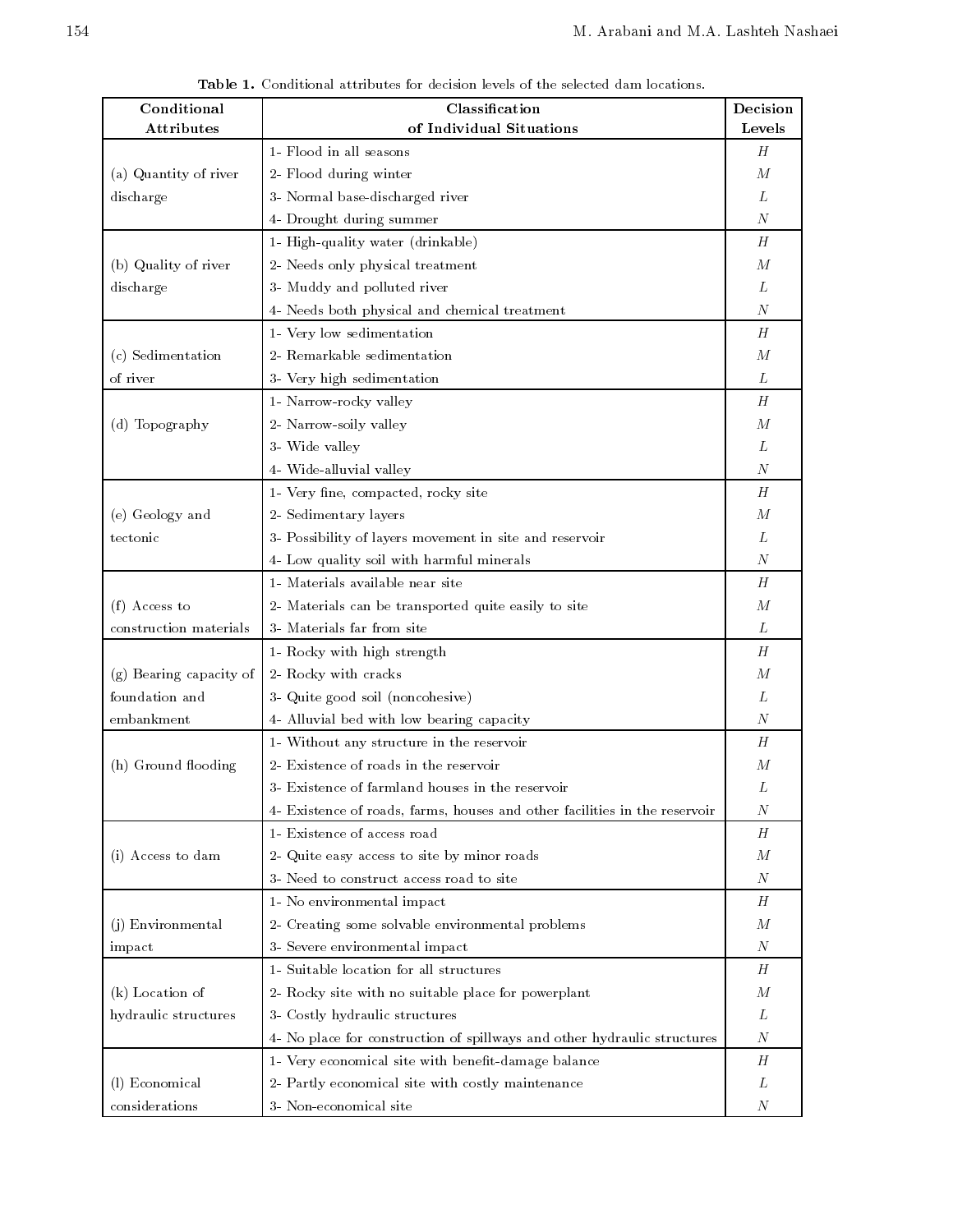| Locations          |                |              |              |                | <b>Conditional Attributes</b> |                  |                  |                           |                |                |                |                  | Decision         |
|--------------------|----------------|--------------|--------------|----------------|-------------------------------|------------------|------------------|---------------------------|----------------|----------------|----------------|------------------|------------------|
|                    | $\mathbf{a}$   | $\rm b$      | $\mathbf{C}$ | ${\rm d}$      | $\mathbf{e}$                  | f                | $\mathbf{g}$     | $\boldsymbol{\mathrm{h}}$ | $\rm i$        | j              | $\bf k$        | $\mathbf{l}$     | Levels           |
| ${\cal L}_1$       | $\mathbf{1}$   | $\sqrt{2}$   | $\mathbf{1}$ | $\sqrt{3}$     | $\overline{4}$                | $\overline{2}$   | $\overline{2}$   | $\mathbf{1}$              | $\mathbf{1}$   | $\mathbf{1}$   | $\mathbf{1}$   | 3                | H                |
| $L_2$              | $\mathbf 1$    | $\sqrt{3}$   | $\mathbf{1}$ | 3              | $\overline{4}$                | $\overline{3}$   | $\overline{3}$   | $\overline{2}$            | $\mathbf{1}$   | $\mathbf{1}$   | $\sqrt{2}$     | 3                | $\cal L$         |
| ${\cal L}_3$       | $\sqrt{2}$     | $\,2\,$      | $\mathbf 1$  | $\sqrt{3}$     | $\overline{4}$                | $\boldsymbol{3}$ | $\sqrt{3}$       | $\sqrt{2}$                | $\mathbf{1}$   | $\mathbf{1}$   | $\sqrt{3}$     | 3                | $\cal L$         |
| $\mathcal{L}_{4}$  | $\overline{2}$ | $\sqrt{3}$   | $\sqrt{2}$   | $\sqrt{3}$     | $\overline{4}$                | $\sqrt{3}$       | $\sqrt{3}$       | $\overline{2}$            | $\overline{2}$ | $\mathbf 1$    | $\overline{2}$ | $\boldsymbol{3}$ | $\cal L$         |
| $L_5$              | $\mathbf 1$    | $\sqrt{2}$   | $\mathbf 1$  | $\sqrt{2}$     | $\overline{2}$                | $\mathbf{1}$     | $\sqrt{2}$       | $\mathbf{1}$              | $\mathbf{1}$   | $\mathbf{1}$   | $\sqrt{2}$     | $\overline{2}$   | $\boldsymbol{H}$ |
| $L_6$              | $\bf{1}$       | $\sqrt{3}$   | $\mathbf 1$  | $\sqrt{3}$     | $\boldsymbol{3}$              | $\,2\,$          | $\sqrt{3}$       | $\overline{2}$            | $\mathbf 1$    | $\overline{2}$ | $\sqrt{2}$     | $\sqrt{2}$       | ${\cal M}$       |
| $\mathcal{L}_7$    | $\sqrt{2}$     | $\sqrt{3}$   | $\mathbf{1}$ | $\sqrt{3}$     | $\sqrt{3}$                    | $\overline{3}$   | $\sqrt{2}$       | $\mathbf{1}$              | $\mathbf 1$    | $\mathbf{1}$   | $\sqrt{2}$     | $\overline{2}$   | ${\cal L}$       |
| $L_8$              | $\mathbf 1$    | $\,2$        | $\mathbf{1}$ | $\sqrt{2}$     | $\bar{2}$                     | $\mathbf{1}$     | $\sqrt{2}$       | $\bf{1}$                  | $\mathbf{1}$   | $\mathbf{1}$   | $\mathbf{1}$   | $\overline{2}$   | $\boldsymbol{H}$ |
| $\mathcal{L}_{9}$  | $\overline{2}$ | $\,2$        | $\mathbf{1}$ | $\sqrt{3}$     | $\overline{3}$                | $\overline{2}$   | $\overline{2}$   | $\mathbf 1$               | $\overline{2}$ | $1\,$          | $\sqrt{2}$     | $\mathbf{1}$     | $\cal M$         |
| $\mathcal{L}_{10}$ | $\mathbf 1$    | $\sqrt{2}$   | $\mathbf{1}$ | $\sqrt{2}$     | $\overline{2}$                | $\mathbf{1}$     | $\sqrt{2}$       | $\mathbf{1}$              | $\mathbf{1}$   | $\mathbf{1}$   | $\mathbf{1}$   | $\mathbf{1}$     | $\boldsymbol{H}$ |
| $L_{11}$           | $\mathbf 1$    | $\,2$        | $\mathbf 1$  | 3              | $\sqrt{3}$                    | $\sqrt{3}$       | $\sqrt{2}$       | $\overline{2}$            | $\sqrt{2}$     | $\mathbf{1}$   | 3              | $\mathbf{1}$     | $\cal L$         |
| $L_{12}$           | $\sqrt{2}$     | $\sqrt{3}$   | $\sqrt{2}$   | 3              | $\sqrt{3}$                    | $\overline{2}$   | 3                | $\overline{2}$            | $\mathbf{1}$   | $\overline{2}$ | $\sqrt{2}$     | $\overline{2}$   | $\cal M$         |
| $\mathcal{L}_{13}$ | $\sqrt{2}$     | $\,2$        | $\mathbf{1}$ | $\sqrt{3}$     | $\overline{4}$                | $\overline{3}$   | $\overline{3}$   | $\overline{2}$            | $\mathbf{1}$   | $1\,$          | $\sqrt{3}$     | 3                | ${\cal L}$       |
| $L_{14}$           | $\sqrt{2}$     | $\,2$        | $\,2$        | 3              | $\sqrt{2}$                    | $\mathbf{1}$     | $\sqrt{2}$       | $\mathbf{1}$              | $\mathbf{1}$   | $\mathbf{1}$   | $\sqrt{2}$     | $\,2\,$          | ${\cal M}$       |
| $L_{15}$           | $\mathbf 1$    | $\bar{2}$    | $\mathbf{1}$ | $\overline{2}$ | $\overline{2}$                | $\mathbf{1}$     | $\overline{2}$   | $\mathbf{1}$              | $\mathbf{1}$   | $\mathbf{1}$   | $\mathbf{1}$   | $\mathbf{1}$     | $\boldsymbol{H}$ |
| $\mathcal{L}_{16}$ | $\mathbf 1$    | $\sqrt{3}$   | $\sqrt{2}$   | $\mathbf 1$    | $\overline{2}$                | $\overline{2}$   | $1\,$            | $\overline{2}$            | $\overline{3}$ | $1\,$          | $\mathbf{1}$   | $\sqrt{2}$       | ${\cal M}$       |
| $\mathcal{L}_{17}$ | $\sqrt{2}$     | $\,2$        | $\mathbf{1}$ | $\sqrt{2}$     | $\mathbf{1}$                  | $\overline{2}$   | $\mathbf{1}$     | $\sqrt{3}$                | $\sqrt{2}$     | $\overline{2}$ | $\mathbf{1}$   | $\sqrt{3}$       | ${\cal M}$       |
| $L_{18}$           | $\mathbf 1$    | $\sqrt{3}$   | $\mathbf{1}$ | $\sqrt{3}$     | $\sqrt{3}$                    | $\,2\,$          | $\sqrt{3}$       | $\bar{2}$                 | $\mathbf{1}$   | $\,2\,$        | $\overline{2}$ | $\overline{2}$   | ${\cal M}$       |
| $L_{19}$           | $\mathbf 1$    | $\sqrt{3}$   | $\sqrt{2}$   | $\sqrt{2}$     | $\mathbf 1$                   | $1\,$            | $\sqrt{2}$       | $\mathbf{1}$              | $\mathbf{1}$   | $1\,$          | $\overline{2}$ | $\mathbf{1}$     | $\boldsymbol{H}$ |
| $L_{20}$           | $\mathbf 1$    | $\mathbf{1}$ | $\sqrt{2}$   | $\sqrt{2}$     | $\sqrt{2}$                    | $\mathbf{1}$     | $\overline{3}$   | $\mathbf{1}$              | $\overline{2}$ | $\overline{2}$ | $\mathbf{1}$   | $\mathbf{1}$     | ${\cal M}$       |
| $L_{21}$           | $\sqrt{2}$     | $\,2\,$      | $\mathbf 1$  | $\overline{2}$ | $\,2\,$                       | $\mathbf 1$      | $\boldsymbol{3}$ | $\overline{3}$            | 3              | $\mathbf{1}$   | $\sqrt{2}$     | $\overline{2}$   | $\cal L$         |
| $L_{22}$           | $\overline{3}$ | $\mathbf 1$  | $\sqrt{3}$   | $\overline{2}$ | $\overline{2}$                | $\mathbf{1}$     | 3                | $\mathbf{1}$              | $\mathbf{1}$   | $\overline{2}$ | $\sqrt{2}$     | $\overline{2}$   | $\cal L$         |
| $L_{23}$           | $\mathbf 1$    | $\sqrt{2}$   | $\mathbf{1}$ | $\mathbf 1$    | $\mathbf{1}$                  | $\overline{2}$   | $\overline{2}$   | $\mathbf{1}$              | $\overline{2}$ | $\mathbf{1}$   | $\sqrt{2}$     | $\mathbf{1}$     | $\boldsymbol{H}$ |
| $L_{24}$           | $\mathbf 1$    | $\sqrt{2}$   | $\mathbf 1$  | $\sqrt{3}$     | $\boldsymbol{3}$              | $\boldsymbol{3}$ | $\overline{2}$   | $\overline{2}$            | $\overline{2}$ | $\mathbf{1}$   | $\sqrt{3}$     | $\mathbf{1}$     | $\cal L$         |
| $L_{25}$           | $\sqrt{3}$     | $\,2$        | $\sqrt{2}$   | $\sqrt{2}$     | $\mathbf{1}$                  | $\overline{2}$   | $\overline{2}$   | 3                         | $\overline{2}$ | $\overline{2}$ | 3              | $\mathbf{1}$     | ${\cal L}$       |
| $\mathcal{L}_{26}$ | $\bar{2}$      | $\sqrt{2}$   | $\mathbf{1}$ | $\mathbf{1}$   | $\sqrt{2}$                    | $\mathbf{1}$     | $\bar{2}$        | $\overline{2}$            | $\overline{2}$ | $\overline{2}$ | $\mathbf{1}$   | $\mathbf{1}$     | ${\cal M}$       |
| $\mathcal{L}_{27}$ | $\overline{2}$ | $\mathbf 1$  | $\sqrt{2}$   | $\sqrt{2}$     | $\mathbf 1$                   | $\mathbf 1$      | $\overline{2}$   | $\mathbf 1$               | $\mathbf{1}$   | $\mathbf{1}$   | $\sqrt{2}$     | $\bar{2}$        | $\cal M$         |
| $L_{28}$           | $\mathbf 1$    | $\mathbf{1}$ | $\mathbf{1}$ | $\sqrt{3}$     | $\overline{2}$                | $\mathbf{1}$     | 3                | $\mathbf{1}$              | $\overline{2}$ | $\overline{2}$ | $\mathbf{1}$   | $\sqrt{2}$       | $\cal L$         |
| $L_{29}$           | $\mathbf{1}$   | $\,2$        | $\mathbf{1}$ | 3              | $\overline{4}$                | $\,2\,$          | $\sqrt{2}$       | $\mathbf{1}$              | $\mathbf{1}$   | $\mathbf{1}$   | $\mathbf{1}$   | $\mathbf{1}$     | $\boldsymbol{H}$ |
| $L_{30}$           | $\overline{2}$ | $\sqrt{2}$   | $\mathbf 1$  | $\mathbf 1$    | $\,2\,$                       | $\mathbf 1$      | $\bar{2}$        | $\mathbf 1$               | $\sqrt{2}$     | $\bar{2}$      | $\sqrt{2}$     | $\overline{2}$   | ${\cal M}$       |

Table 2. Observation data for diagnosis of dam location decision levels.

 $L_{13}$ ,  $L_{15}$ ,  $L_{18}$  and  $L_{24}$ , which are marked with "#", were removed from Table2 to obtain <sup>a</sup> new decision table.

In order to find the insignificant conditional attributes in the diagnoses, a number of conditional attributes should be removed each time and the decision table should be checked to make sure any contradiction has not occurred. For instance, if one removes the conditional attributes (b),  $(f)$ ,  $(g)$ ,  $(h)$  and  $(k)$ , the decision rules of locations  $S_1$  and  $S_2$  will be contradictory to each other, which means that the decision level of locations  $S_1$  and  $S_2$  is subordinate to one of the conditional attributes  $(b)$ ,  $(f)$ ,  $(g)$ ,  $(h)$  and  $(k)$ . Thus, one cannot remove these conditional attributes simultaneously. Each combination was removed from Table 2, minus the locations  $L_{13}$ ,  $L_{15}$ ,  $L_{18}$  and  $L_{24}$ , then, it was checked whether any contradiction occurred among the decision rules.

Eight combinations of conditional attributes, cases <sup>1</sup> to 8, have been shown in Table 3. All of the combinations consist of the minimum number of conditional attributes, but, are still able to diagnose the problem. For illustrating the procedure for extracting the minimal decision algorithm, the method used for case 1 is presented.

In case <sup>1</sup> of Table 3, the conditional attributes, other than those of  $(a)$ ,  $(b)$ ,  $(d)$  and  $(f)$  of case 1, were removed from Table 2, minus the locations  $L_{13}$ ,  $L_{15}$ ,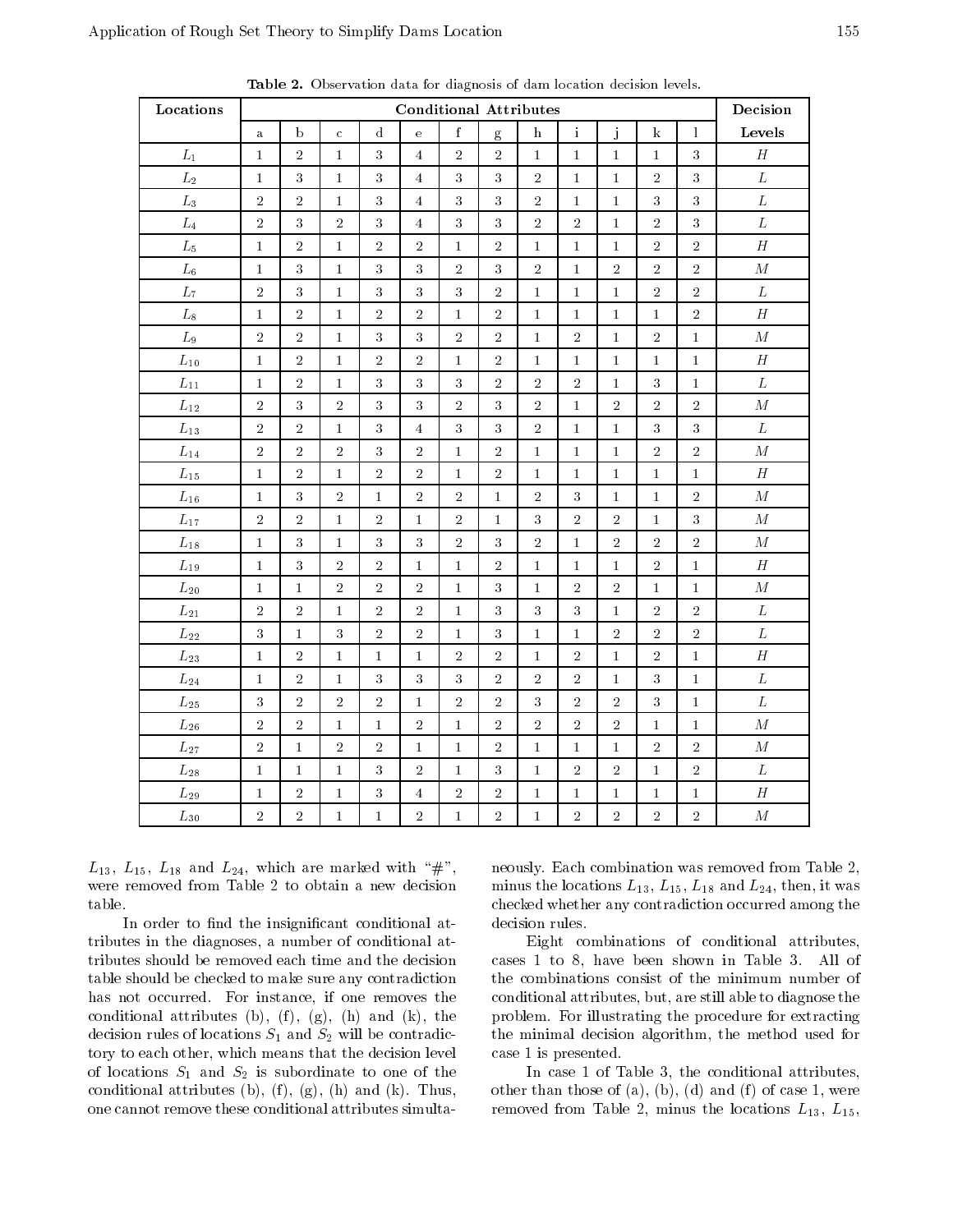| Number of<br>Cases |     |                   |                | <b>Conditional Attributes</b> |
|--------------------|-----|-------------------|----------------|-------------------------------|
|                    | (a) | $(\mathbf{p})$    | (d)            | (f)                           |
| $\overline{2}$     | (a) | $\left( b\right)$ | $(\mathrm{h})$ | $^{(1)}$                      |
| 3                  | a)  | (c)               | (f)            | (g)                           |
| 4                  | (a) | (c)               | (f)            | (i)                           |
| 5                  | (a) | $^{\rm{(d)}}$     | (f)            | (g)                           |
| 6                  | (a) | (e)               | (g)            | (1)                           |
| 7                  | (a) | (f)               | (g)            | H)                            |
| 8                  | a)  | (f)               | $\rm(i)$       |                               |

Table 3. Combinations of conditional attributes.

 $L_{18}$  and  $L_{24}$ . Thus, a new table was obtained. In the new table, pairs of locations,  $L_1$  and  $L_{29}$  and  $L_4$  and  $L_7$ , etc. have been classified using one and the same rule for each. The locations of each pair were removed except one and the results are given in Table 4.

#### Reducing the Classes of the Conditional Attributes

Finally, the classes of the conditional attributes in Table <sup>4</sup> should be checked. All of the class numbers of each conditional attribute were removed one by one and checked for any contradiction. If there is any contradiction, it means that the removed class number is signicant in the suitable location, otherwise, it is insignicant in the diagnosis. For instance, one can obtain <sup>a</sup> new decision table by removing class number <sup>1</sup> of the conditional attribute (a) of location  $L_1$ . In this table, location  $L_1$  is assigned numbers 2, <sup>3</sup> and <sup>2</sup> in the columns of the conditional attributes  $(b)$ ,  $(d)$  and  $(f)$ . The decision level is diagnosed as " $H$ " and location  $L_9$  is assigned to the same number in the columns of the same conditional attributes, while its decision level is diagnosed as " $M$ ". Thus, there is <sup>a</sup> contradiction between the decision rules of segments  $L_1$  and  $L_9$ , which are marked with "#", meaning that the class number <sup>1</sup> of conditional attribute (a) of location  $L_1$  is significant in diagnosing the decision level of location  $L_9$  and, so, should not be removed.

As mentioned above, <sup>a</sup> new decision table is obtained that contains no contradiction and, although many of the class numbers have been removed, this table can still make the same diagnoses as Table 4. In this table, the two locations,  $L_6$  and  $L_{12}$  and the same groups of locations, such as  $L_2$ ,  $L_3$  and  $L_4$ , etc. have been regarded as one and have the same rule. Therefore, the location of each pair or group was removed except one, in order to obtain <sup>a</sup> new decision table called Table 5.This table is the "minimal decision algorithm", in which there can be no

Table 4. Decision table based on conditional attribute in case 1.

| Locations          |                |                | <b>Conditional Attributes</b> | Decision                |                  |
|--------------------|----------------|----------------|-------------------------------|-------------------------|------------------|
|                    | (a)            | (b)            | (d)                           | (f)                     | Levels           |
| $L_1$              | $\mathbf{1}$   | $\overline{2}$ | 3                             | $\overline{2}$          | H                |
| $\mathcal{L}_2$    | $\mathbf{1}$   | 3              | 3                             | 3                       | L                |
| $L_3$              | $\overline{2}$ | $\overline{2}$ | 3                             | 3                       | L                |
| $\mathcal{L}_4$    | $\overline{2}$ | 3              | 3                             | $\overline{\mathbf{3}}$ | $\cal L$         |
| $L_5$              | $\mathbf{1}$   | $\overline{2}$ | $\overline{2}$                | $\mathbf{1}$            | $H_{\rm}$        |
| $L_{\rm 6}$        | $\mathbf{1}$   | 3              | 3                             | $\overline{2}$          | $\boldsymbol{M}$ |
| $L_9$              | $\overline{2}$ | $\overline{2}$ | 3                             | $\overline{2}$          | $\cal M$         |
| $L_{11}$           | $\mathbf{1}$   | $\overline{2}$ | 3                             | 3                       | $\cal L$         |
| $L_{12}$           | $\overline{2}$ | 3              | 3                             | $\overline{2}$          | $\cal M$         |
| $\mathcal{L}_{14}$ | $\overline{2}$ | $\overline{2}$ | 3                             | $\mathbf 1$             | $\cal M$         |
| $L_{16}$           | $\mathbf{1}$   | 3              | $\mathbf{1}$                  | $\overline{2}$          | $\boldsymbol{M}$ |
| $\mathcal{L}_{17}$ | $\overline{2}$ | $\overline{2}$ | $\overline{2}$                | $\overline{2}$          | $\cal M$         |
| $L_{19}$           | $\mathbf{1}$   | 3              | $\sqrt{2}$                    | $\mathbf 1$             | $H_{\rm}$        |
| $L_{20}$           | $\mathbf{1}$   | $\mathbf{1}$   | $\overline{2}$                | $\mathbf{1}$            | $\cal M$         |
| $L_{21}$           | $\overline{2}$ | $\overline{2}$ | $\overline{2}$                | $\mathbf 1$             | $\cal L$         |
| $\mathcal{L}_{22}$ | 3              | $\mathbf{1}$   | $\overline{2}$                | $\mathbf 1$             | $\cal L$         |
| $L_{23}$           | $\mathbf{1}$   | $\overline{2}$ | $\mathbf{1}$                  | $\overline{2}$          | H                |
| $\mathcal{L}_{25}$ | 3              | $\overline{2}$ | $\overline{2}$                | $\overline{2}$          | L                |
| $L_{26}$           | $\overline{2}$ | $\overline{2}$ | $\mathbf{1}$                  | $\mathbf 1$             | $\boldsymbol{M}$ |
| $\mathcal{L}_{27}$ | $\overline{2}$ | $\mathbf{1}$   | $\overline{2}$                | $\mathbf{1}$            | $\cal M$         |
| $L_{28}$           | $\mathbf 1$    | $\mathbf 1$    | 3                             | $\mathbf 1$             | L                |

Table 5. Minimal decision algorithm in case 1.

| Locations       |                | <b>Conditional Attributes</b> | Decision       |                |                  |
|-----------------|----------------|-------------------------------|----------------|----------------|------------------|
|                 | (a)            | (b)                           | (d)            | (f)            | Levels           |
| $\mathcal{L}_1$ | $\mathbf{1}$   | $\overline{2}$                | $\equiv$       | $\overline{2}$ | H                |
| ${\cal L}_2$    | ÷              | ÷                             |                | 3              | L                |
| $L_5$           | $\mathbf{1}$   | $\overline{2}$                | -              | $\mathbf{1}$   | $H_{\rm}$        |
| $L_{\rm 6}$     | ÷              | 3                             | ÷              | $\overline{2}$ | $\boldsymbol{M}$ |
| $L_9$           | $\overline{2}$ | ÷                             | -              | $\overline{2}$ | $\boldsymbol{M}$ |
| $L_{14}$        | ÷              | $\overline{2}$                | 3              | $\mathbf 1$    | М                |
| $L_{19}$        | ÷              | 3                             | ÷              | $\mathbf{1}$   | $\boldsymbol{H}$ |
| $L_{20}$        | $\mathbf{1}$   | 1                             | $\overline{2}$ | ÷              | $\cal M$         |
| $L_{21}$        | $\overline{2}$ | $\overline{2}$                | $\overline{2}$ | $\mathbf{1}$   | L                |
| $L_{22}$        | 3              | ÷                             | ÷              | $\equiv$       | L                |
| $L_{23}$        | ÷              | $\overline{2}$                | $\mathbf{1}$   | $\overline{2}$ | H                |
| $L_{26}$        | ÷              | $\equiv$                      | $\mathbf{1}$   | $\mathbf{1}$   | $\cal M$         |
| $L_{27}$        | $\overline{2}$ | 1                             | ÷              | $\overline{a}$ | $\boldsymbol{M}$ |
| $L_{28}$        | ÷              | 1                             | 3              |                | L                |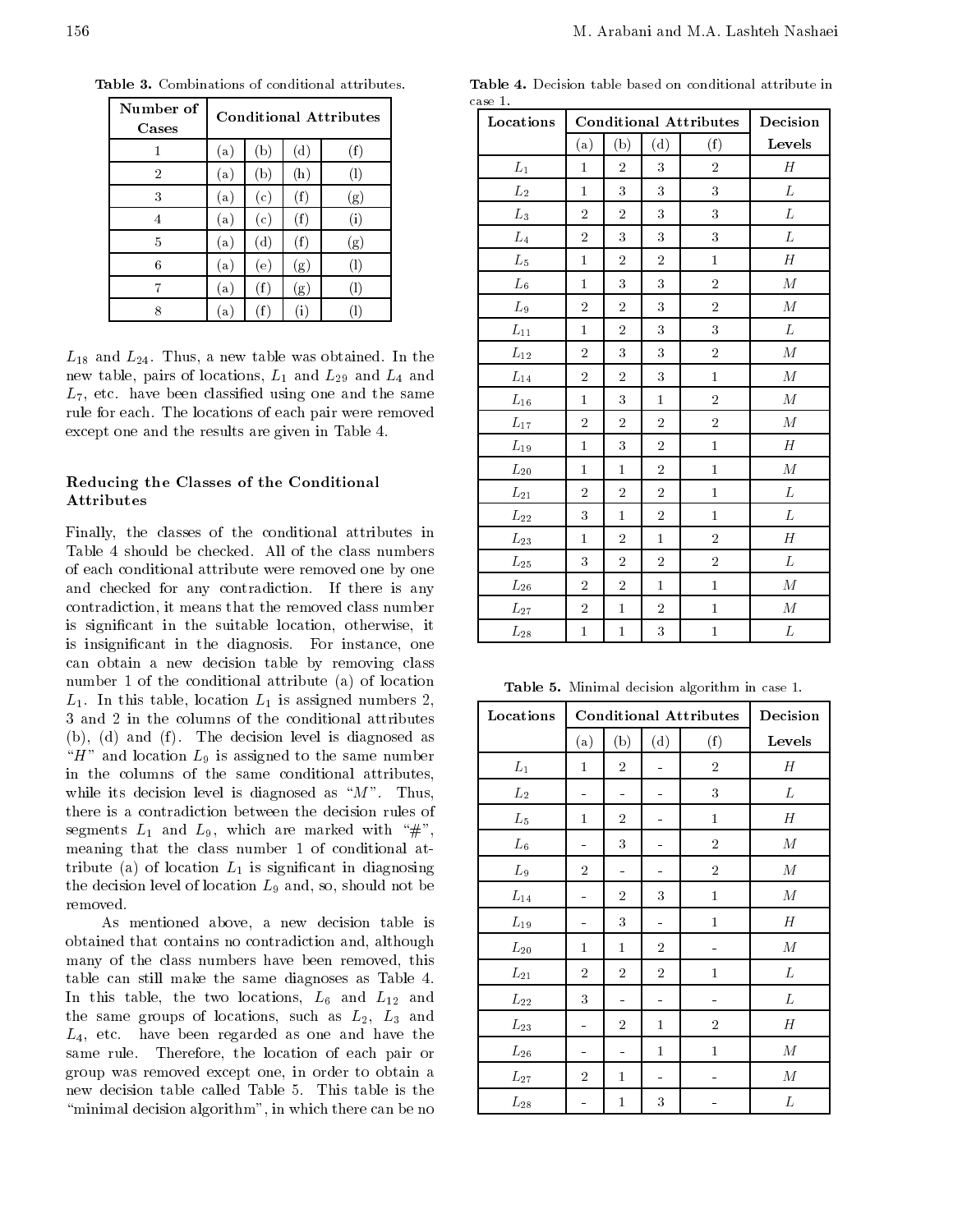single conditional attribute or class removable without causing contradiction [8].

#### **COMPARISON BETWEEN ROUGH SET** COMPARISON BETWEEN ROUGH SET AND PRACTICAL RESULTS

The frequency of appearance in Table 3, resulted from the rough set theory of each conditional attribute required by the minimal decision algorithm, is shown in Figure 1. The appearance frequency of the conditional attribute (a), which is required by the minimal algorithm of case 8, is eight. And, for the conditional attribute (e), which is only required by the minimal decision algorithm of case 6, its appearance frequency is one. By ranking conditional attributes in the descending order of appearance frequency, one can see that the most signicant conditional attributes in evaluating the decision level of the location in this project are: (a) Quantity of river discharge; (f) Access to construction materials;  $(g)$  Ground flooding and  $(l)$ Economical considerations.

To evaluate this conclusion, the results obtained from the rough set theory are compared with the practical results determined by the consulting engineers of the Karkhe dam. This result is in accordance with the consulting engineers report in which the important factors of the Karkhe dam locations are listed [6]. As can be seen, the quantity of river discharge and access to construction materials are of the most importance in decision making for this particular case. Bearing in mind that the Karkhe dam is the second most highlydischarged river in Iran and that is an earth dam with <sup>a</sup> very high earthwork volume, the importance of easy access to clay and sand-gravel resources is clear. Also, geotechnical parameters and economical conditions are presumed to be key factors in the decision making and the report of the consulting engineers includes these two important factors in the selection of the Karkhe dam location.

As a general calculation, it can be revealed that by



Figure 1. Frequency of conditional attributes.

using the approach presented in this paper, the decision making factors were minimized into four important elements, which reduced the time and cost of the feasibility study and resulted in <sup>a</sup> saving of up to  $70\%$  in the project management. The reason for this conclusion is the ratio of four to twelve attributes, which can reduce the total calculation time to 30%.

The minimal decision algorithm can be described by rules such as "If conditional part (conditional attribute), THEN, conclusive part (decision level of distress or decision attribute). For example, one can describe the minimal decision algorithm of case <sup>1</sup> (Table 5) by 14 rules. The decision rules of locations  $L_1$ and  $L_2$  are represented by rules 1 and 2, respectively, and rule 14 expresses the decision rule of location  $L_{28}$ . The decision rule of  $L_2$  in the tables indicates that if a dam were classied into class number 3 of conditional attributes (f), the decision level would be " $L$ ", or:

if  $(f) = 3$  THEN decision level  $= L$ .

When both of the conditions occur at the same time, and one of the conditions is that the location's classification is class number 3 of conditional attribute (b) and the other being when the classication of the location is class number 2 of conditional attribute  $(f)$ , then, decision level is assigned as " $M$ ". The rule below describes location  $L_6$  as:

if (b) = 3 and (f ) = 2 THEN decision level <sup>=</sup> M :

In order to determine the conclusive decision levels using Expert Systems (ES), one needs to check if all the conditions in each rule were satisfied. For instance, for rule 12, one needs to check whether the location is classified into  $1$  of (d) and (f) or not. Altogether, one needs to check <sup>33</sup> conditions in <sup>14</sup> rules of case 1. Further, the decision tables of the minimal decision algorithm for cases <sup>2</sup> to 8, have also been extracted. Case <sup>3</sup> has the least number of rules and the most number of conditions.

## **CONCLUSIONS**

In the current study, a rough set theory-based approach as a new method is presented and evaluated to determine dam locations using a complete practical example. Rough set theory is a powerful mathematical tool, that enables the users to decide and judge the minimal algorithms required for <sup>a</sup> particular problem, so that the accuracy of the selected algorithm is kept while the number of attributes is remarkably reduced. The major advantages of this method are: The simplicity of input data construction, the high speed and precision of the method during the recognition of the simplified algorithm and the avoidance of the formation of weighted matrixes for comparison of alternatives. Therefore, in